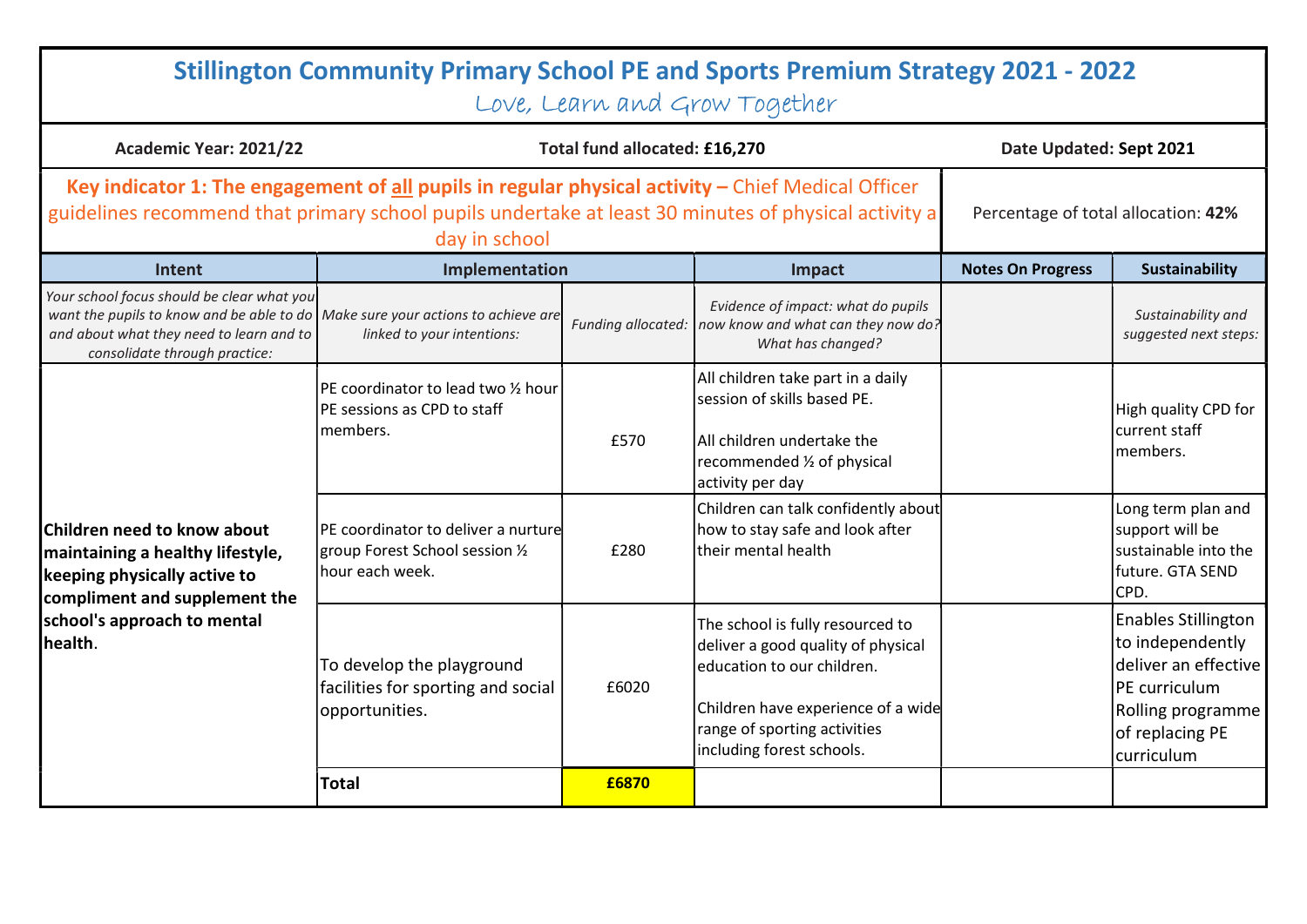| Key indicator 2: The profile of PESSPA (Physical Education, School Sport and Physical Activity)<br>being raised across the school as a tool for whole school improvement                                   |                                                                                            |                       | Percentage of total allocation: 6%                                                                                                  |                          |                                                                |
|------------------------------------------------------------------------------------------------------------------------------------------------------------------------------------------------------------|--------------------------------------------------------------------------------------------|-----------------------|-------------------------------------------------------------------------------------------------------------------------------------|--------------------------|----------------------------------------------------------------|
| Intent                                                                                                                                                                                                     | Implementation                                                                             |                       | Impact                                                                                                                              | <b>Notes On Progress</b> | <b>Sustainability</b>                                          |
| Your school focus should be clear what you<br>want the pupils to know and be able to do Make sure your actions to achieve are<br>and about what they need to learn and to<br>consolidate through practice: | linked to your intentions:                                                                 | Funding<br>allocated: | Evidence of impact: what do pupils<br>now know and what can they now<br>do? What has changed?                                       |                          | Sustainability and<br>suggested next steps:                    |
| To ensure all children see PE as a<br>high-profile part of the school<br><b>curriculum</b>                                                                                                                 | Rewards for team spirit, good<br>skills given in sessions. Links to<br>curriculum drivers. | £0                    | lChildren feel that PE is an<br>important part of the curriculum<br>Children feel their skills, talents<br>and interests are valued |                          | Will be continued                                              |
|                                                                                                                                                                                                            | Display in school promoting PE<br>and forest schools                                       | £0                    | <b>PE</b> is celebrated                                                                                                             |                          | Sustainable                                                    |
|                                                                                                                                                                                                            | Sports visitors and visits to sports<br>facilities to be included in the<br>curriculum     | £1000                 | Children will meet a range of<br>sporting personalities<br>Children will understand local and<br>national opportunities for sport   |                          | Sustained through<br>Iparental<br>lcontributions in<br>lfuture |
|                                                                                                                                                                                                            | <b>Total</b>                                                                               | £1000                 |                                                                                                                                     |                          |                                                                |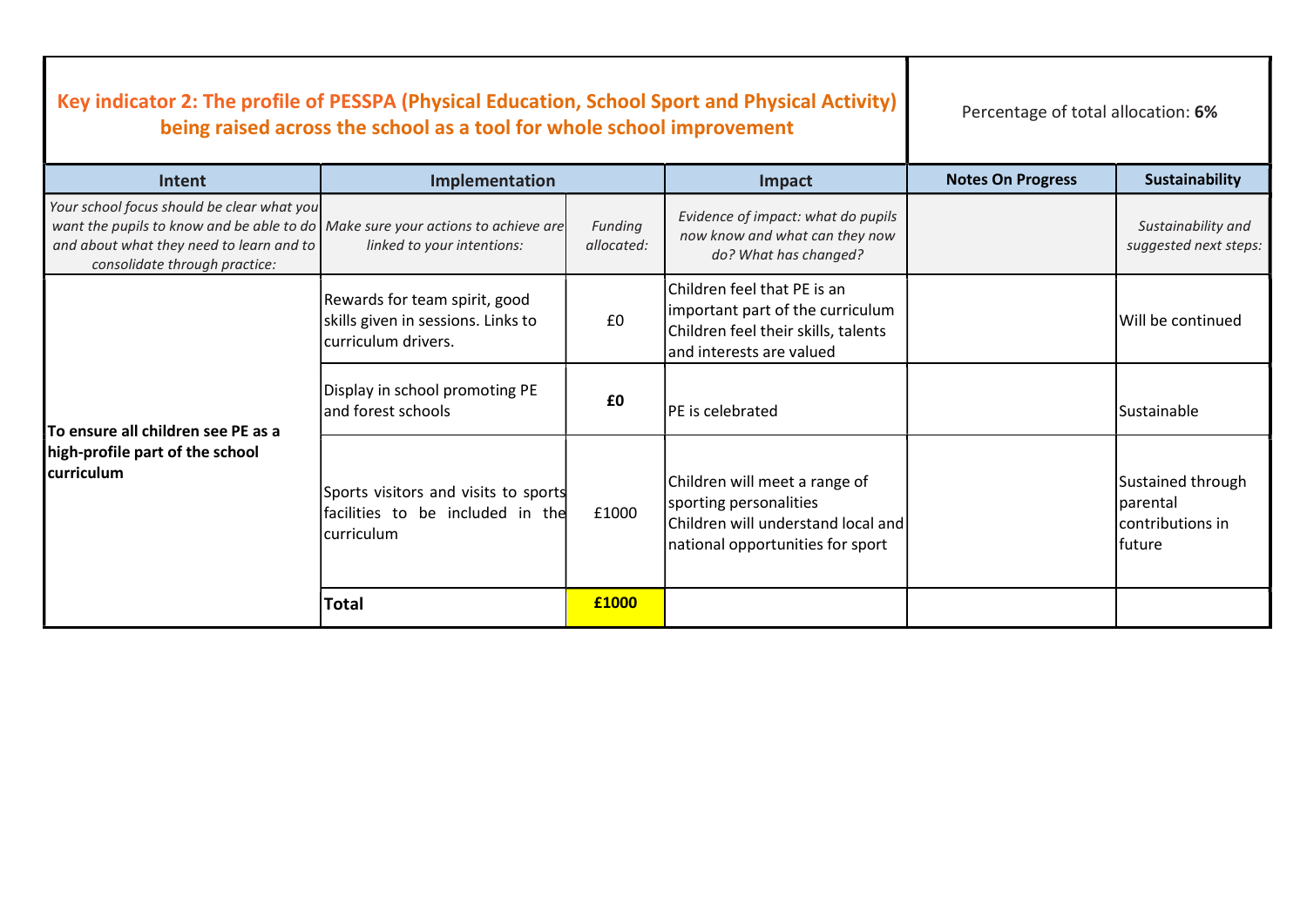| Key indicator 3: Increased confidence, knowledge and skills of all staff in teaching PE and sport                                                                                                          | Percentage of total allocation: 36%                                                                                 |                                               |                                                                                                                |                          |                                                                        |
|------------------------------------------------------------------------------------------------------------------------------------------------------------------------------------------------------------|---------------------------------------------------------------------------------------------------------------------|-----------------------------------------------|----------------------------------------------------------------------------------------------------------------|--------------------------|------------------------------------------------------------------------|
| Intent                                                                                                                                                                                                     | Implementation                                                                                                      |                                               | Impact                                                                                                         | <b>Notes On Progress</b> | <b>Sustainability</b>                                                  |
| Your school focus should be clear what you<br>want the pupils to know and be able to do Make sure your actions to achieve are<br>and about what they need to learn and to<br>consolidate through practice: | linked to your intentions:                                                                                          | Funding<br>allocated:                         | Evidence of impact: what do pupils<br>now know and what can they now do?<br>What has changed?                  |                          | Sustainability and<br>suggested next steps:                            |
| <b>Staff in school will receive high quality</b> KS2 with support from ATA's to<br>and consistent CPD on teaching and<br>planning PE.                                                                      | Federation PE coach to support<br>with planning of PE                                                               | Part of PE<br>role<br> £0 additional <br>cost | coordination   High quality PE taught in school<br>which all children access                                   |                          | lStaff will be<br>confident to plan PE                                 |
|                                                                                                                                                                                                            | Specialist PE coaches to deliver<br>weekly sessions to EYFS / KS1 and<br>include after school club                  | £3900                                         | ATA's able to take on delivery of 1/2<br>hour PE sessions<br>Children receive specialist PE<br>coaching weekly |                          | <b>Staff will be</b><br>confident to deliver a<br>strong PE curriculum |
|                                                                                                                                                                                                            | Appointment of skilled MSA 4 days<br>per week to support and deliver<br>playground games and model good<br>practice | £2000                                         | Children engaged in productive<br>play at lunchtime<br>CPD provided for lunchtime staff<br>on quality play     |                          | MSA to be<br>sustainable through<br>budgeting                          |
|                                                                                                                                                                                                            | <b>Total</b>                                                                                                        | £5900                                         |                                                                                                                |                          |                                                                        |

- 1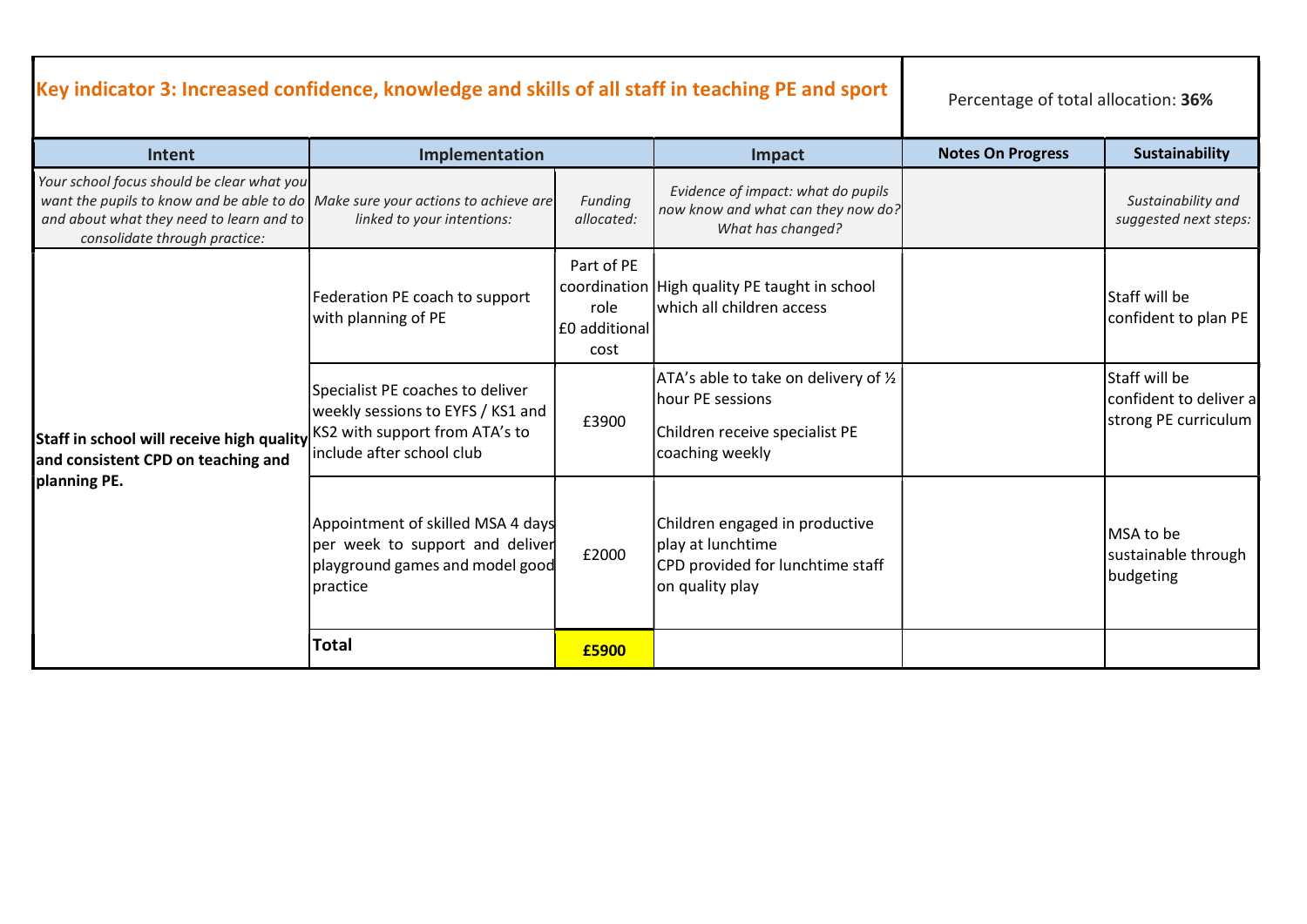| Key indicator 4: Broader experience of a range of sports and activities offered to all pupils                                                                                                              |                                                                                                                                       |                       |                                                                                                                              | Percentage of total allocation: 12% |                                                                                                         |
|------------------------------------------------------------------------------------------------------------------------------------------------------------------------------------------------------------|---------------------------------------------------------------------------------------------------------------------------------------|-----------------------|------------------------------------------------------------------------------------------------------------------------------|-------------------------------------|---------------------------------------------------------------------------------------------------------|
| <b>Intent</b>                                                                                                                                                                                              | Implementation                                                                                                                        |                       | Impact                                                                                                                       | <b>Notes On Progress</b>            | <b>Sustainability</b>                                                                                   |
| Your school focus should be clear what you<br>want the pupils to know and be able to do Make sure your actions to achieve are<br>and about what they need to learn and to<br>consolidate through practice: | linked to your intentions:                                                                                                            | Funding<br>allocated: | Evidence of impact: what do pupils<br>now know and what can they now do?<br>What has changed?                                |                                     | Sustainability and<br>suggested next steps:                                                             |
| Children will experience a range of<br>sporting opportunities                                                                                                                                              | All stakeholders including children<br>will be consulted to find out what<br>sports they would like explored<br>with children.        | £0                    | A list of sports to be included in<br>sports enhancement days / visits<br>letc                                               |                                     | Continually reviewed<br>with stakeholders on<br>lan annual basis                                        |
|                                                                                                                                                                                                            | Sports enhancements to be<br>planned to link with curriculum<br>but also include interest led<br>activities and arising opportunities | £1000                 | Children experience a wide variety<br>of sporting opportunities                                                              |                                     | Curriculum sporting<br>enhancements to be<br>built into long term<br>plan and budgeted<br>for long term |
|                                                                                                                                                                                                            | Forest schools sessions for all the<br>lchildren.                                                                                     | £1000                 | Children across school experience<br>a wide range of forest school<br>activities that develop as they<br>move through school |                                     | Included in long term<br>plan and budgeted<br>lfor in case of PE<br>funding ceased                      |
|                                                                                                                                                                                                            | <b>Total</b>                                                                                                                          | £2000                 |                                                                                                                              |                                     |                                                                                                         |

- 1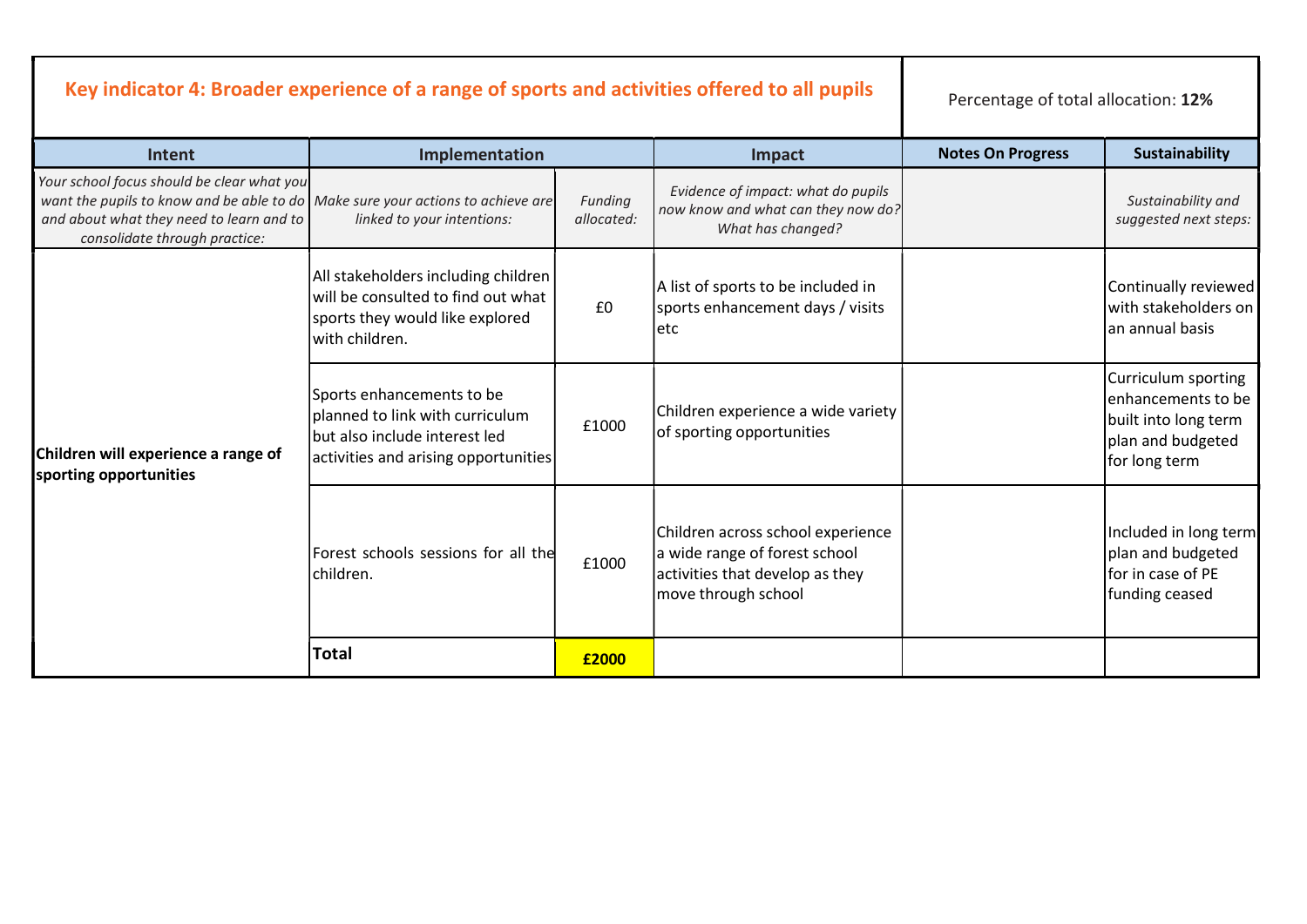| Key indicator 5: Increased participation in competitive sport                                                                                                                                              |                                                                                                                                        |                          | Percentage of total allocation: 3%                                                                                           |                          |                                             |
|------------------------------------------------------------------------------------------------------------------------------------------------------------------------------------------------------------|----------------------------------------------------------------------------------------------------------------------------------------|--------------------------|------------------------------------------------------------------------------------------------------------------------------|--------------------------|---------------------------------------------|
| Intent                                                                                                                                                                                                     | Implementation                                                                                                                         |                          |                                                                                                                              | <b>Notes On Progress</b> | <b>Sustainability</b>                       |
| Your school focus should be clear what you<br>want the pupils to know and be able to do Make sure your actions to achieve are<br>and about what they need to learn and to<br>consolidate through practice: | linked to your intentions:                                                                                                             | Funding<br>allocated:    | Evidence of impact: what do pupils<br>now know and what can they now do?<br>What has changed?                                |                          | Sustainability and<br>suggested next steps: |
| To ensure children take part and<br>experience a range of competitive<br><b>sports</b>                                                                                                                     | To take part in opportunities for<br>competitive sports provided by<br>either cluster and total sports<br>(possibly virtually)         | Transport<br>£500        | Children experience a wide range<br>of competitive sports<br>Children get to know partner<br>schools by creating mixed teams |                          | Sustainable as little<br>cost               |
|                                                                                                                                                                                                            | PE coordinator to organise cross<br>school activities to enhance<br>provision of competitive sports<br>activities (possibly virtually) | Transport<br>£ see above | Children experience a wide range<br>of competitive sports<br>Children get to know partner<br>schools by creating mixed teams |                          | Sustainable as little<br>cost               |
|                                                                                                                                                                                                            | To join Foston and Terrington<br>Collaborative sports day                                                                              | Transport<br>£ see above | To enable children to compete<br>against a wider range of age<br>appropriate peers                                           |                          | Sustainable as little<br>cost               |
|                                                                                                                                                                                                            | <b>Total</b>                                                                                                                           | £500                     |                                                                                                                              |                          | £12,250                                     |